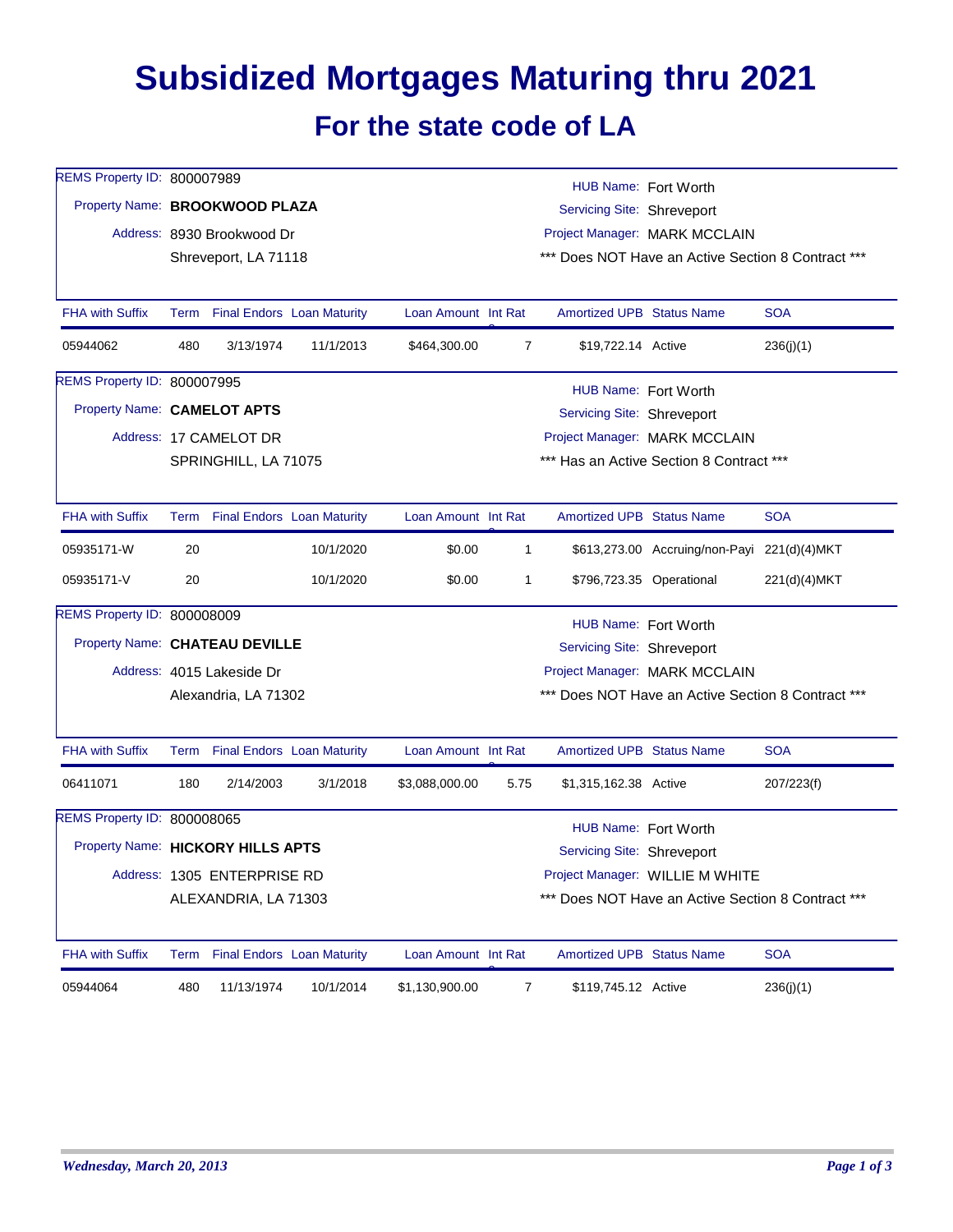| REMS Property ID: 800008074            |                                                                                                                                    |                                 |          |                     |                               |                                                     | HUB Name: Fort Worth     |                                                    |  |
|----------------------------------------|------------------------------------------------------------------------------------------------------------------------------------|---------------------------------|----------|---------------------|-------------------------------|-----------------------------------------------------|--------------------------|----------------------------------------------------|--|
|                                        | Property Name: HOLY FAMILY                                                                                                         |                                 |          |                     |                               | <b>Servicing Site: Shreveport</b>                   |                          |                                                    |  |
|                                        |                                                                                                                                    | Address: 1512 Louisiana Ave     |          |                     | Project Manager: MARK MCCLAIN |                                                     |                          |                                                    |  |
|                                        | *** Has an Active Section 8 Contract ***<br>Lafayette, LA 70501                                                                    |                                 |          |                     |                               |                                                     |                          |                                                    |  |
|                                        |                                                                                                                                    |                                 |          |                     |                               |                                                     |                          |                                                    |  |
| <b>FHA with Suffix</b>                 |                                                                                                                                    | Term Final Endors Loan Maturity |          | Loan Amount Int Rat |                               | <b>Amortized UPB Status Name</b>                    |                          | <b>SOA</b>                                         |  |
| 06455043                               | 480                                                                                                                                | 10/26/1972                      | 7/1/2013 | \$2,255,900.00      | 3                             | \$24,098.07 Active                                  |                          | 221(d)(3)BMIR                                      |  |
| REMS Property ID: 800008094            |                                                                                                                                    |                                 |          |                     |                               |                                                     | HUB Name: Fort Worth     |                                                    |  |
| Property Name: LA TIERRA VILLA         |                                                                                                                                    |                                 |          |                     |                               | Servicing Site: Shreveport                          |                          |                                                    |  |
|                                        |                                                                                                                                    | Address: 6121 Tierra Dr         |          |                     |                               | Project Manager: KELLY A CAIN                       |                          |                                                    |  |
|                                        |                                                                                                                                    | Shreveport, LA 71119            |          |                     |                               |                                                     |                          | *** Does NOT Have an Active Section 8 Contract *** |  |
|                                        |                                                                                                                                    |                                 |          |                     |                               |                                                     |                          |                                                    |  |
| <b>FHA with Suffix</b>                 |                                                                                                                                    | Term Final Endors Loan Maturity |          | Loan Amount Int Rat |                               | Amortized UPB Status Name                           |                          | <b>SOA</b>                                         |  |
| 05944049                               | 480                                                                                                                                | 11/1/1973                       | 2/1/2014 | \$754,100.00        | 7                             | \$45,376.59 Active                                  |                          | 236(j)(1)                                          |  |
| REMS Property ID: 800008127            |                                                                                                                                    |                                 |          |                     |                               | HUB Name: Fort Worth                                |                          |                                                    |  |
| Property Name: NORTHWOOD APARTMENTS II |                                                                                                                                    |                                 |          |                     |                               | Servicing Site: Shreveport                          |                          |                                                    |  |
|                                        | Address: 2000 GRIMMETT DR<br>Project Manager: MARK MCCLAIN                                                                         |                                 |          |                     |                               |                                                     |                          |                                                    |  |
|                                        | *** Has an Active Section 8 Contract ***<br>SHREVEPORT, LA 71107                                                                   |                                 |          |                     |                               |                                                     |                          |                                                    |  |
|                                        |                                                                                                                                    |                                 |          |                     |                               |                                                     |                          |                                                    |  |
| <b>FHA with Suffix</b>                 |                                                                                                                                    | Term Final Endors Loan Maturity |          | Loan Amount Int Rat |                               | <b>Amortized UPB Status Name</b>                    |                          | <b>SOA</b>                                         |  |
| 05944021                               | 480                                                                                                                                | 8/15/1972                       | 4/1/2013 | \$1,439,600.00      | 7                             |                                                     | \$0.00 Active            | 236(j)(1)                                          |  |
| REMS Property ID: 800007969            |                                                                                                                                    |                                 |          |                     |                               | HUB Name: Fort Worth                                |                          |                                                    |  |
| Property Name: Renaissance Gateway     |                                                                                                                                    |                                 |          |                     |                               | Servicing Site: New Orleans                         |                          |                                                    |  |
|                                        | Address: 650 N ARDENWOOD DR                                                                                                        |                                 |          |                     |                               | Project Manager: ALONDA B HARRISON                  |                          |                                                    |  |
|                                        | Building #5                                                                                                                        |                                 |          |                     |                               | *** Has an Active Section 8 Contract ***            |                          |                                                    |  |
|                                        | BATON ROUGE, LA 70806                                                                                                              |                                 |          |                     |                               |                                                     |                          |                                                    |  |
| <b>FHA with Suffix</b>                 |                                                                                                                                    | Term Final Endors Loan Maturity |          | Loan Amount Int Rat |                               | <b>Amortized UPB Status Name</b>                    |                          | <b>SOA</b>                                         |  |
| 06444140                               | 480                                                                                                                                | 5/16/1975                       | 6/1/2015 | \$3,070,700.00      | 7                             |                                                     | \$392,914.54 Operational | 236(i)(1)                                          |  |
| REMS Property ID: 800008163            |                                                                                                                                    |                                 |          |                     |                               |                                                     |                          |                                                    |  |
|                                        | Property Name: SATCHMO PLAZA                                                                                                       |                                 |          |                     |                               | HUB Name: Fort Worth<br>Servicing Site: New Orleans |                          |                                                    |  |
|                                        |                                                                                                                                    |                                 |          |                     |                               |                                                     |                          |                                                    |  |
|                                        | Address: 1716 S SARATOGA ST<br>Project Manager: VICKI E SMITH<br>NEW ORLEANS, LA 70113<br>*** Has an Active Section 8 Contract *** |                                 |          |                     |                               |                                                     |                          |                                                    |  |
|                                        |                                                                                                                                    |                                 |          |                     |                               |                                                     |                          |                                                    |  |
| <b>FHA with Suffix</b>                 |                                                                                                                                    | Term Final Endors Loan Maturity |          | Loan Amount Int Rat |                               | Amortized UPB Status Name                           |                          | <b>SOA</b>                                         |  |
| 064EH005                               | 480                                                                                                                                | 12/29/1981                      | 5/1/2021 | \$929,400.00        | 8.5                           | \$498,097.38 Active                                 |                          | 202                                                |  |